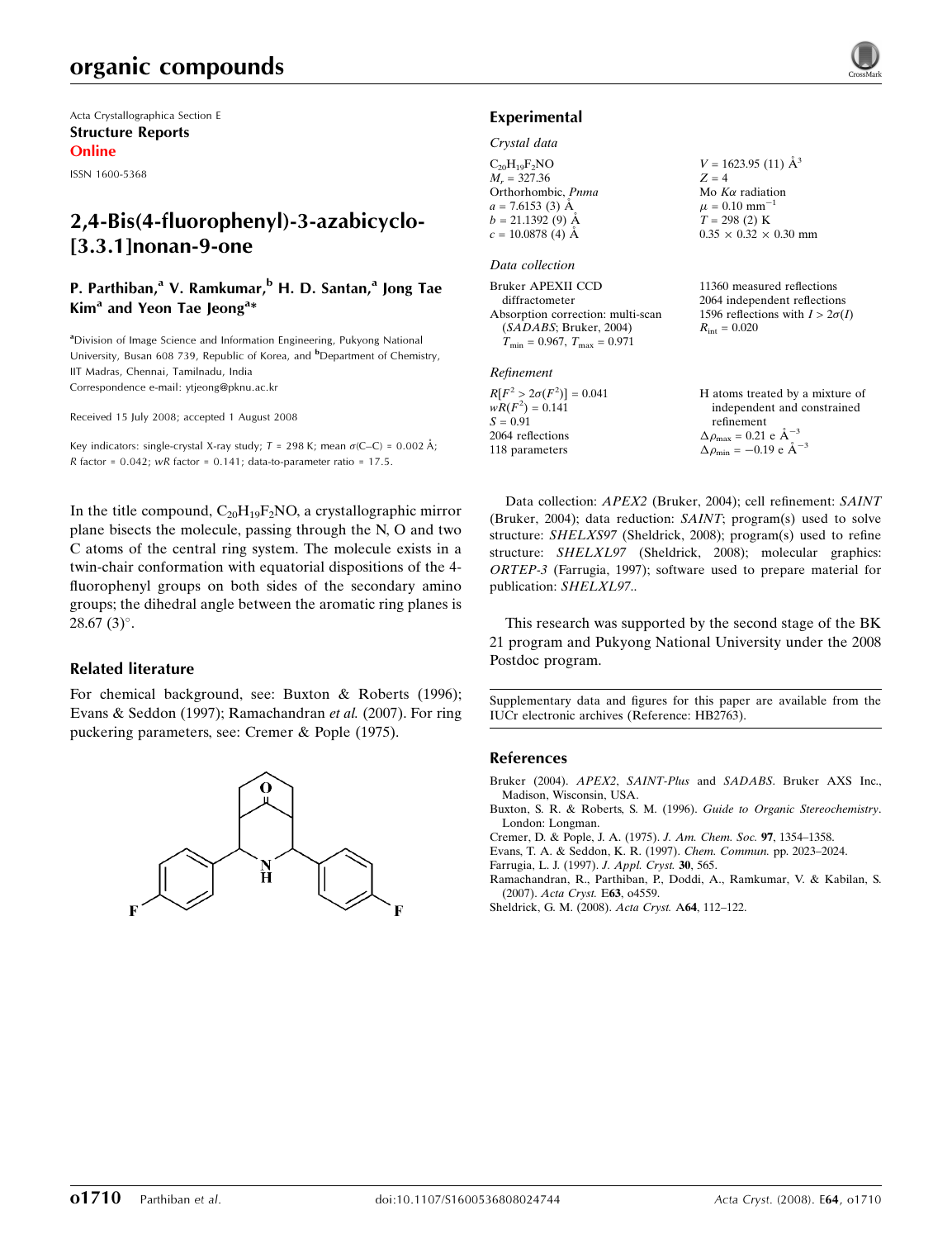# **supporting information**

*Acta Cryst.* (2008). E**64**, o1710 [doi:10.1107/S1600536808024744]

## **2,4-Bis(4-fluorophenyl)-3-azabicyclo[3.3.1]nonan-9-one**

## **P. Parthiban, V. Ramkumar, H. D. Santan, Jong Tae Kim and Yeon Tae Jeong**

## **S1. Comment**

Fluorine substituted organic compounds are very impotant due to the significance of C—F bonds in some bioorganic systems (e.g. Evans & Seddon, 1997). The intermolecular and intramolecular hydrogen bonds involving fluorine atom have attracted much attention in various aspects (e.g. Ramachandran *et al.*, 2007). Moreover, the biological activities mainly depend on the stereochemistry of the synthesized compound (e.g. Buxton & Roberts, 1996). Hence, realising the importance of the investigation of the conformation, stereochemistry and the nature of bondings in the synthesized title fluorine substituted heterocycle, (I), we have carried out single-crystal X-ray diffraction studies.

An analysis of torsion angles, asymmetry parameters and least-squares plane calculation shows that the piperidine ring adopts a near ideal chair conformation with the deviation of ring atoms N1 and C5 from the C1/C1<sup>j</sup>/C2/C2<sup>i</sup> ( $i = x$ , 1/2-y, z) plane by -0.670 (3)Å and 0.693 (3)Å respectively,  $Q_T = 0.6064$  (13) Å. The cyclohexane ring deviate from the ideal chair conformation by the deviation of ring atoms C4 and C5 from the  $C_2/C_2^i/C_3^j/C_3^i$  plane by 0.522 (4)Å and 0.734 (3)Å respectively,  $Q_T = 0.5681$  (14)Å (Cremer & Pople, 1975).

Compound (I) has a crystallographic mirror plane, which bisects the molecule passing through N1, C4, C5 and O1 of the central ring (Fig. 1) and exists in twin-chair conformation with equatorial orientations of the *para* fluoro phenyl groups on the heterocycle with the torsion angle of  $C5-C2-C1-C6$  is 178.41 (6)°. The aryl groups are orientated at an angle of  $28.67(3)$ ° to each other.

## **S2. Experimental**

A mixture of cyclohexanone (0.05 mol) and *para* fluorobenzaldehyde (0.1 mol) was added to a warm solution of ammonium acetate (0.075 mol) in 50 ml of absolute ethanol. The mixture was very gently warmed on a hot plate till the yellow color formed during the mixing of the reactants and allowed to stir till the formation of the product. Thus, the formed azabicyclononane was separated by filtration and washed with a 1:5 v/v ethanol-ether mixture till the solid became colorless. Then, recrystallization of the compound from ethanol afforded colorless blocks of (I).

## **S3. Refinement**

The nitrogen H atom was located in a difference Fourier map and refined isotropically. Other hydrogen atoms were fixed geometrically (C—H = 0.93-0.97Å) and refined as riding with  $U_{iso}(H) = 1.2U_{eq}(C)$ .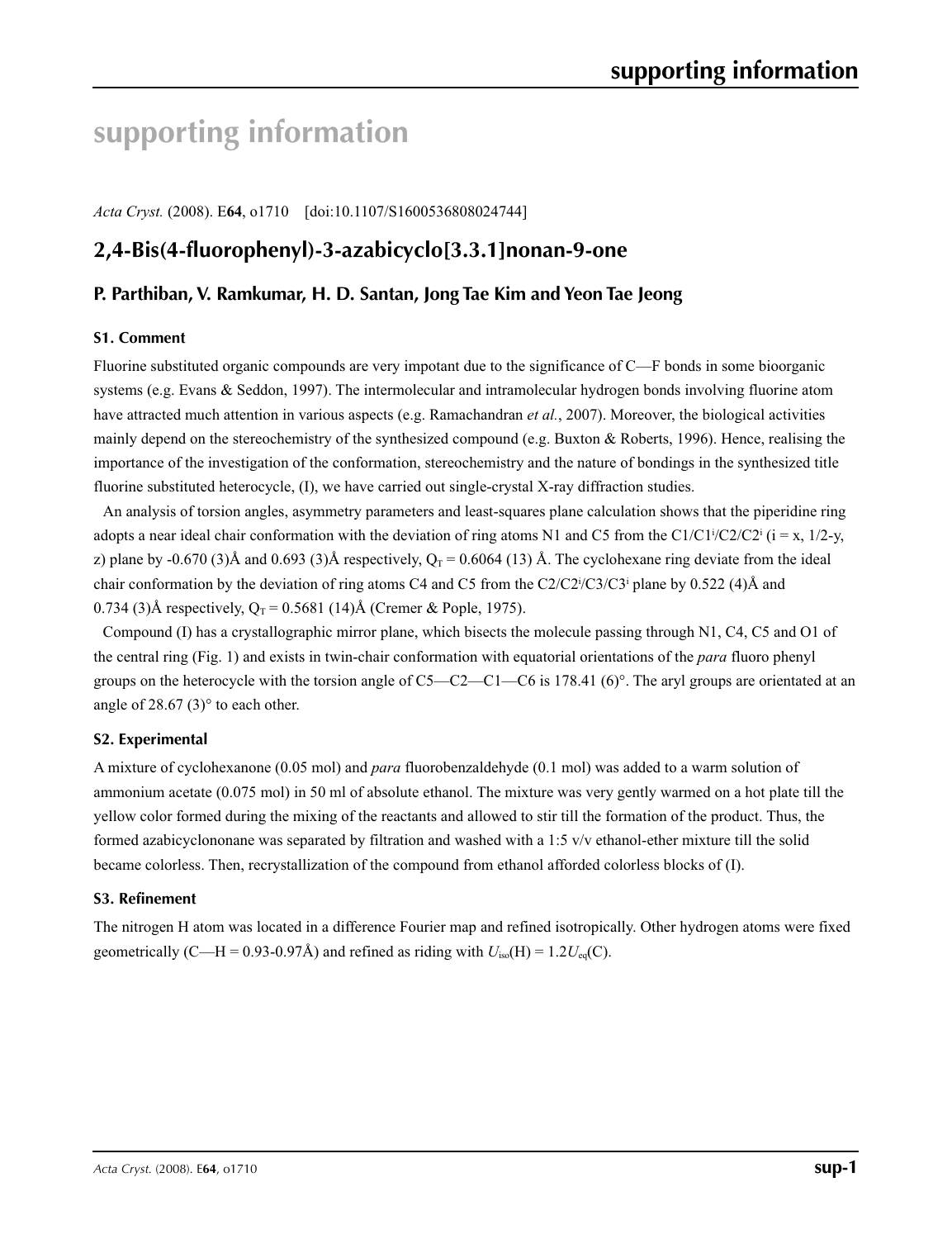

## **Figure 1**

The molecular structure of (I) with non-hydrogen atoms represented as 30% probability ellipsoids.

## **2,4-Bis(4-fluorophenyl)-3-azabicyclo[3.3.1]nonan-9-one**

*Crystal data*

 $C_{20}H_{19}F_2NO$  $M_r = 327.36$ Orthorhombic, *Pnma* Hall symbol: -P 2ac 2n  $a = 7.6153(3)$  Å  $b = 21.1392(9)$  Å  $c = 10.0878$  (4) Å  $V = 1623.95(11)$  Å<sup>3</sup>  $Z = 4$ 

## *Data collection*

Bruker APEXII CCD diffractometer Radiation source: fine-focus sealed tube Graphite monochromator *ω* scans Absorption correction: multi-scan (*SADABS*; Bruker, 2004)  $T_{\text{min}} = 0.967$ ,  $T_{\text{max}} = 0.971$ 

## *Refinement*

Refinement on *F*<sup>2</sup> Least-squares matrix: full  $R[F^2 > 2\sigma(F^2)] = 0.041$  $wR(F^2) = 0.141$ *S* = 0.91 2064 reflections 118 parameters

 $F(000) = 688$  $D_x = 1.339$  Mg m<sup>-3</sup> Mo *Kα* radiation,  $\lambda = 0.71073$  Å Cell parameters from 4451 reflections  $\theta$  = 3.4–28.0°  $\mu = 0.10$  mm<sup>-1</sup>  $T = 298 \text{ K}$ Block, colourless  $0.35 \times 0.32 \times 0.30$  mm

11360 measured reflections 2064 independent reflections 1596 reflections with  $I > 2\sigma(I)$  $R_{\text{int}} = 0.020$  $\theta_{\text{max}} = 28.3^{\circ}, \theta_{\text{min}} = 1.9^{\circ}$  $h = -8 \rightarrow 10$  $k = -28 \rightarrow 28$ *l* = −13→12

0 restraints Primary atom site location: structure-invariant direct methods Secondary atom site location: difference Fourier map Hydrogen site location: inferred from neighbouring sites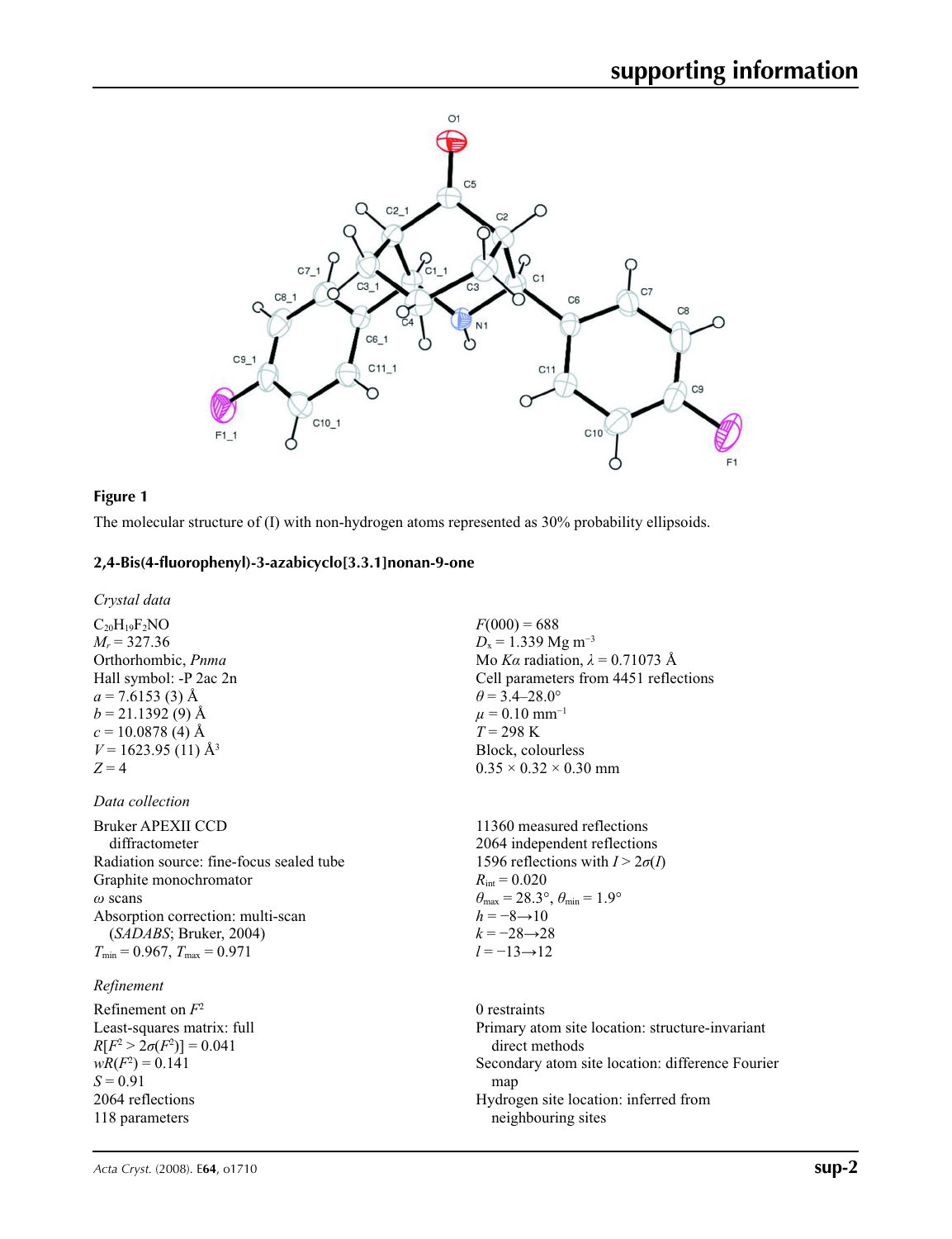| H atoms treated by a mixture of independent       | $(\Delta/\sigma)_{\text{max}}$ < 0.001          |
|---------------------------------------------------|-------------------------------------------------|
| and constrained refinement                        | $\Delta\rho_{\rm max}$ = 0.22 e Å <sup>-3</sup> |
| $w = 1/[\sigma^2(F_0^2) + (0.0897P)^2 + 0.3733P]$ | $\Delta\rho_{\rm min} = -0.19 \text{ e A}^{-3}$ |
| where $P = (F_o^2 + 2F_c^2)/3$                    |                                                 |

## *Special details*

**Geometry**. All e.s.d.'s (except the e.s.d. in the dihedral angle between two l.s. planes) are estimated using the full covariance matrix. The cell e.s.d.'s are taken into account individually in the estimation of e.s.d.'s in distances, angles and torsion angles; correlations between e.s.d.'s in cell parameters are only used when they are defined by crystal symmetry. An approximate (isotropic) treatment of cell e.s.d.'s is used for estimating e.s.d.'s involving l.s. planes.

**Refinement**. Refinement of  $F^2$  against ALL reflections. The weighted *R*-factor  $wR$  and goodness of fit *S* are based on  $F^2$ , conventional *R*-factors *R* are based on *F*, with *F* set to zero for negative  $F^2$ . The threshold expression of  $F^2 > \sigma(F^2)$  is used only for calculating *R*-factors(gt) *etc*. and is not relevant to the choice of reflections for refinement. *R*-factors based on *F*<sup>2</sup> are statistically about twice as large as those based on *F*, and *R*- factors based on ALL data will be even larger.

|                  | $\boldsymbol{x}$ | $\mathcal{Y}$ | $\boldsymbol{Z}$ | $U_{\rm iso}*/U_{\rm eq}$ |  |
|------------------|------------------|---------------|------------------|---------------------------|--|
| C1               | 0.92315(17)      | 0.30735(5)    | 0.39201(12)      | 0.0391(3)                 |  |
| H1               | 0.8839           | 0.3055        | 0.2996           | $0.047*$                  |  |
| C2               | 0.75726(16)      | 0.30901(5)    | 0.48153(14)      | 0.0421(3)                 |  |
| H2               | 0.6864           | 0.3460        | 0.4576           | $0.051*$                  |  |
| C <sub>3</sub>   | 0.79266(19)      | 0.31054(6)    | 0.63140(13)      | 0.0473(3)                 |  |
| H <sub>3</sub> A | 0.8701           | 0.3458        | 0.6508           | $0.057*$                  |  |
| H3B              | 0.6827           | 0.3181        | 0.6773           | $0.057*$                  |  |
| C4               | 0.8751(3)        | 0.2500        | 0.68562(18)      | 0.0492(4)                 |  |
| H4A              | 0.9993           | 0.2500        | 0.6644           | $0.059*$                  |  |
| H4B              | 0.8642           | 0.2500        | 0.7814           | $0.059*$                  |  |
| C <sub>5</sub>   | 0.6527(2)        | 0.2500        | 0.45348(18)      | 0.0435(4)                 |  |
| C6               | 1.03437(17)      | 0.36590(5)    | 0.40791(12)      | 0.0400(3)                 |  |
| C7               | 0.9916(2)        | 0.41937(6)    | 0.33533(16)      | 0.0543(4)                 |  |
| H7               | 0.8976           | 0.4179        | 0.2766           | $0.065*$                  |  |
| C8               | 1.0856(2)        | 0.47481(7)    | 0.34848(19)      | 0.0666(5)                 |  |
| H8               | 1.0550           | 0.5107        | 0.3003           | $0.080*$                  |  |
| C9               | 1.2238(2)        | 0.47573(7)    | 0.4334(2)        | 0.0643(5)                 |  |
| C10              | 1.2733(2)        | 0.42414(8)    | 0.50616(19)      | 0.0641(4)                 |  |
| H10              | 1.3688           | 0.4261        | 0.5634           | $0.077*$                  |  |
| C11              | 1.1771(2)        | 0.36882(7)    | 0.49220(15)      | 0.0519(4)                 |  |
| H11              | 1.2091           | 0.3331        | 0.5404           | $0.062*$                  |  |
| F1               | 1.31755(17)      | 0.53023(5)    | 0.44594(17)      | 0.1030(5)                 |  |
| H111             | 1.121(3)         | 0.2500        | 0.369(2)         | $0.047(5)$ *              |  |
| N1               | 1.0241(2)        | 0.2500        | 0.41923(15)      | 0.0384(3)                 |  |
| O <sub>1</sub>   | 0.50237(19)      | 0.2500        | 0.41536(17)      | 0.0626(4)                 |  |

*Fractional atomic coordinates and isotropic or equivalent isotropic displacement parameters (Å2 )*

*Atomic displacement parameters (Å2 )*

|                | 77 71 1   | r 122     | T 133     | I 112     | $I$ $/13$    | T 123     |
|----------------|-----------|-----------|-----------|-----------|--------------|-----------|
| C <sub>1</sub> | 0.0441(7) | 0.0372(6) | 0.0359(6) | 0.0013(5) | $-0.0009(5)$ | 0.0021(4) |
| C <sub>2</sub> | 0.0395(6) | 0.0368(6) | 0.0500(7) | 0.0045(5) | $-0.0010(5)$ | 0.0018(5) |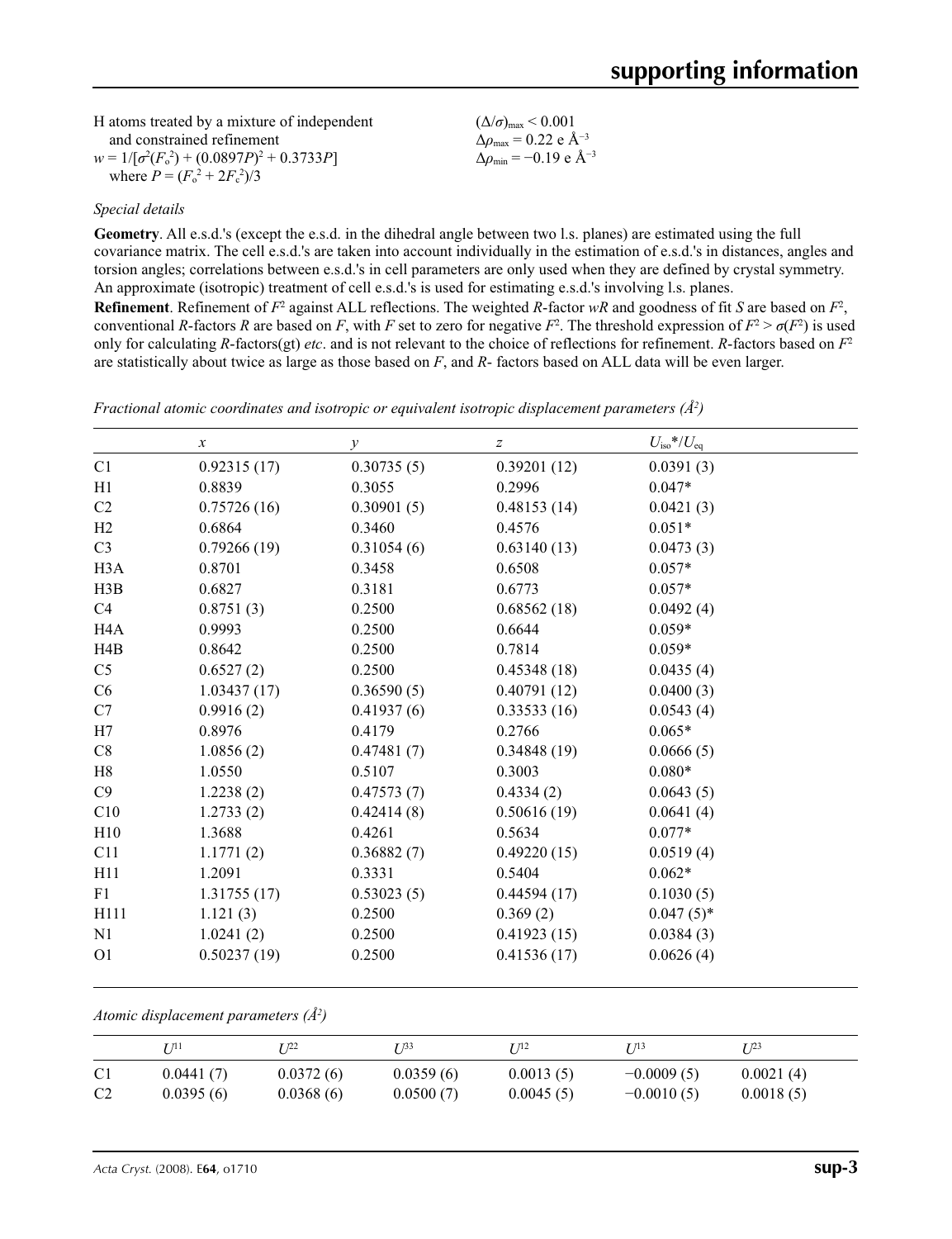# **supporting information**

| C <sub>3</sub>  | 0.0493(7)  | 0.0465(7)  | 0.0461(7)  | $-0.0017(6)$ | 0.0077(6)    | $-0.0072(5)$ |
|-----------------|------------|------------|------------|--------------|--------------|--------------|
| C <sub>4</sub>  | 0.0529(10) | 0.0585(10) | 0.0361(9)  | 0.000        | 0.0003(8)    | 0.000        |
| C <sub>5</sub>  | 0.0384(9)  | 0.0483(9)  | 0.0437(9)  | 0.000        | $-0.0027(7)$ | 0.000        |
| C <sub>6</sub>  | 0.0440(7)  | 0.0352(5)  | 0.0406(6)  | 0.0016(5)    | 0.0073(5)    | 0.0021(4)    |
| C <sub>7</sub>  | 0.0567(8)  | 0.0455(7)  | 0.0605(8)  | 0.0048(6)    | 0.0044(7)    | 0.0137(6)    |
| C8              | 0.0694(10) | 0.0390(7)  | 0.0915(12) | 0.0051(7)    | 0.0242(10)   | 0.0157(7)    |
| C9              | 0.0586(9)  | 0.0382(7)  | 0.0961(13) | $-0.0091(6)$ | 0.0292(9)    | $-0.0104(7)$ |
| C10             | 0.0558(9)  | 0.0579(9)  | 0.0787(11) | $-0.0105(7)$ | 0.0011(8)    | $-0.0110(8)$ |
| C <sub>11</sub> | 0.0529(8)  | 0.0455(7)  | 0.0572(8)  | $-0.0038(6)$ | $-0.0029(6)$ | 0.0043(6)    |
| F1              | 0.0834(8)  | 0.0474(6)  | 0.1782(14) | $-0.0225(5)$ | 0.0323(8)    | $-0.0170(6)$ |
| N <sub>1</sub>  | 0.0377(8)  | 0.0341(7)  | 0.0434(8)  | 0.000        | 0.0057(6)    | 0.000        |
| 01              | 0.0421(8)  | 0.0693(10) | 0.0763(11) | 0.000        | $-0.0159(7)$ | 0.000        |
|                 |            |            |            |              |              |              |

*Geometric parameters (Å, º)*

| $C1 - N1$              | 1.4613(14) | $C5-C2$              | 1.5067(15) |
|------------------------|------------|----------------------|------------|
| $C1-C6$                | 1.5083(16) | $C6 - C11$           | 1.381(2)   |
| $C1-C2$                | 1.5533(18) | $C6-C7$              | 1.3856(17) |
| $Cl-H1$                | 0.9800     | $C7-C8$              | 1.380(2)   |
| $C2-C5$                | 1.5067(15) | $C7 - H7$            | 0.9300     |
| $C2-C3$                | 1.536(2)   | $C8-C9$              | 1.357(3)   |
| $C2-H2$                | 0.9800     | $C8 - H8$            | 0.9300     |
| $C3-C4$                | 1.5266(17) | $C9-F1$              | 1.3613(17) |
| $C3 - H3A$             | 0.9700     | $C9 - C10$           | 1.367(3)   |
| $C3 - H3B$             | 0.9700     | $C10 - C11$          | 1.387(2)   |
| $C4 - C3$ <sup>i</sup> | 1.5266(17) | $C10 - H10$          | 0.9300     |
| $C4 - H4A$             | 0.9700     | $C11 - H11$          | 0.9300     |
| $C4 - H4B$             | 0.9700     | $N1-C1$ <sup>i</sup> | 1.4613(14) |
| $C5 - O1$              | 1.208(2)   | $N1 - H111$          | 0.89(2)    |
| $N1-C1-C6$             | 111.44(10) | $O1 - C5 - C2$       | 124.12(7)  |
| $N1-C1-C2$             | 109.70(10) | $O1 - C5 - C2$       | 124.12(7)  |
| $C6-C1-C2$             | 112.11(9)  | $C2-C5-C2$ i         | 111.76(14) |
| $N1-C1-H1$             | 107.8      | $C11-C6-C7$          | 118.28(12) |
| $C6-C1-H1$             | 107.8      | $C11-C6-C1$          | 122.96(11) |
| $C2-C1-H1$             | 107.8      | $C7-C6-C1$           | 118.76(12) |
| $C5-C2-C3$             | 107.16(11) | $C8-C7-C6$           | 121.34(15) |
| $C5-C2-C1$             | 107.58(11) | $C8 - C7 - H7$       | 119.3      |
| $C3-C2-C1$             | 115.47(11) | $C6-C7-H7$           | 119.3      |
| $C5-C2-H2$             | 108.8      | $C9 - C8 - C7$       | 118.37(14) |
| $C3-C2-H2$             | 108.8      | $C9 - C8 - H8$       | 120.8      |
| $C1-C2-H2$             | 108.8      | $C7-C8-H8$           | 120.8      |
| $C4-C3-C2$             | 114.02(11) | $C8-C9-F1$           | 118.51(16) |
| $C4-C3-H3A$            | 108.7      | $C8 - C9 - C10$      | 122.75(14) |
| $C2-C3-H3A$            | 108.7      | $F1-C9-C10$          | 118.74(18) |
| $C4 - C3 - H3B$        | 108.7      | $C9 - C10 - C11$     | 118.19(16) |
| $C2-C3-H3B$            | 108.7      | $C9 - C10 - H10$     | 120.9      |
| НЗА-СЗ-НЗВ             | 107.6      | $C11 - C10 - H10$    | 120.9      |